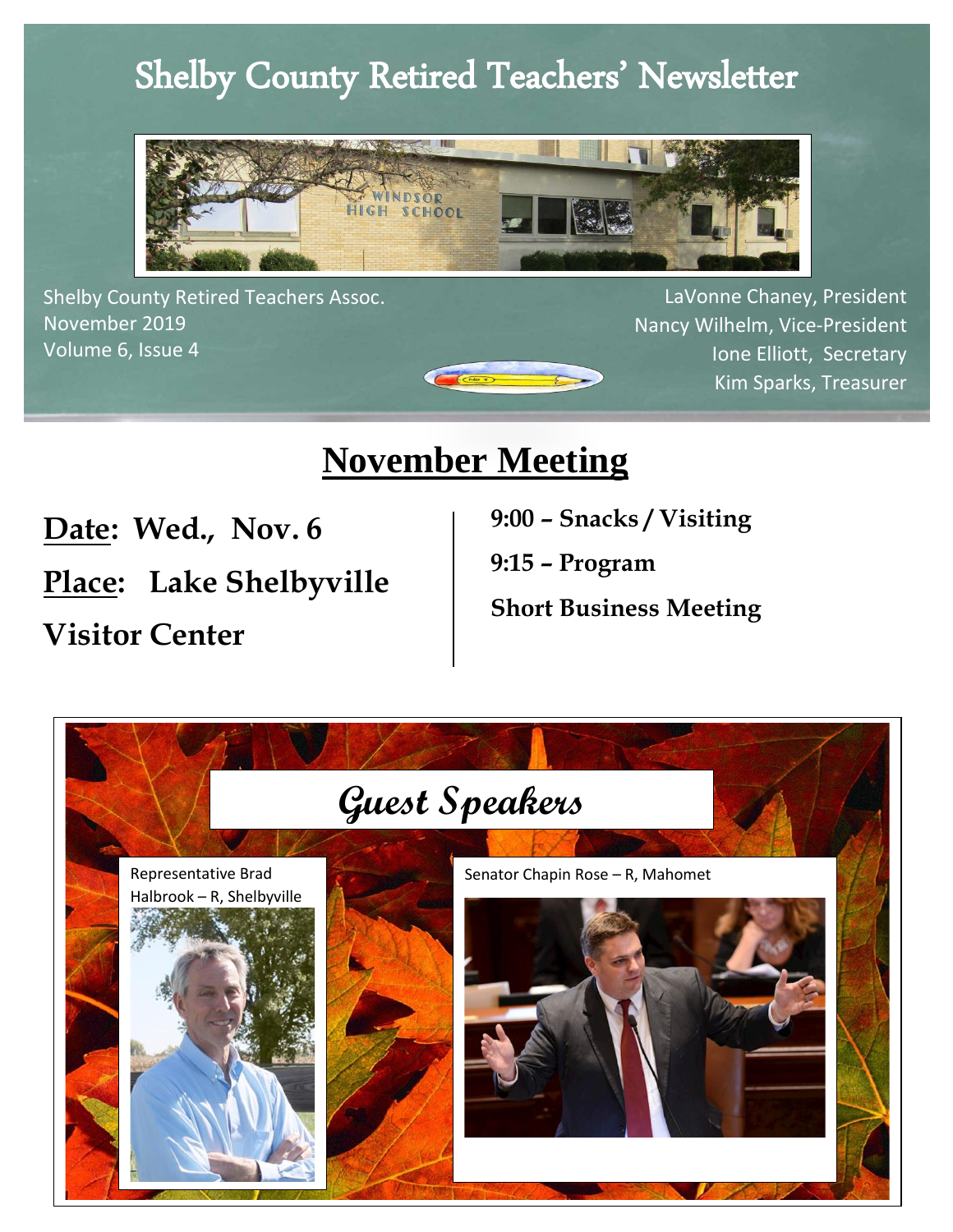## 2019 IRTA Convention

#### Monday, Oct. 14 – Tuesday, Oct. 15

#### Crowne Plaza, Springfield, IL

Jim Sparks, Kim Sparks, and LaVonne Chaney attended the IRTA Convention. Kim and LaVonne acted as voting delegates representing Shelby County Retired Teachers Association.





John Flaherty was elected the new IRTA President. John has been the Vice President prior to that but served as the Legislative Committee Chair for many years. John is from the Quad Cities area having been a teacher, administrator and Regional Superintendent. He is very well respected by educators and IRTA members.

This is a photo of the screen shot of Maude Hartman who was SCRTA Honoree at the Convention. Though Maude was unable to attend the Convention we will honor her at our April meeting.

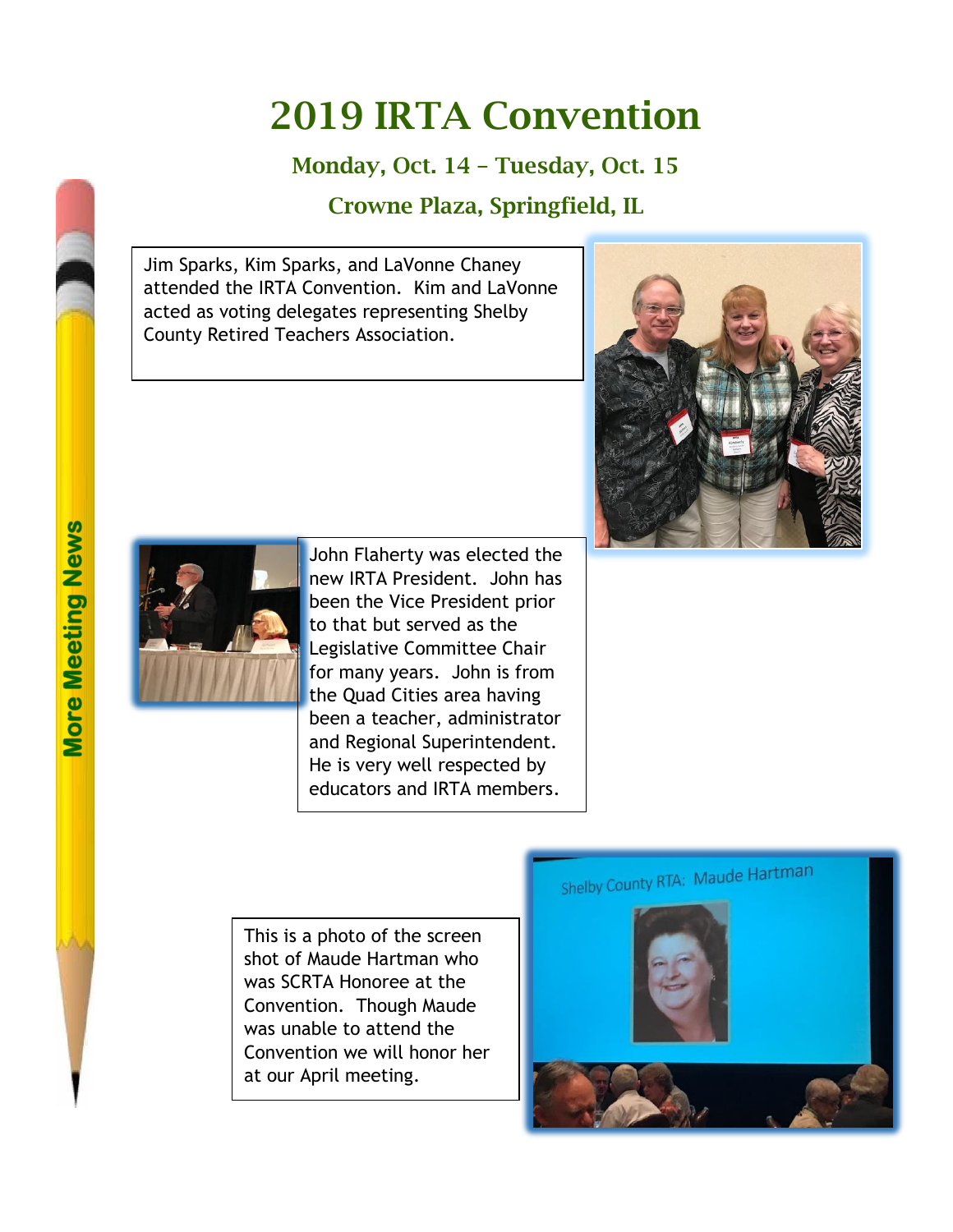# AAAAAAAAAAA **Convention News**

A Welcome Address will be given by Governor Pritzker and Illinois Supreme Court Chief Justice Lloyd Karmeier was the Keynote Speaker. Justice Karmeier wrote the decision of the Court's actions when Senate Bill 1 threatened to reduce pension and health benefits to educators. He was very well received by convention attendees.

Please let Representative John Shimkus know that you support HR 141. HR 141 would repeal GPO/WEP. These are the offsets that prevent you from getting your full share of social security. 290 signatures are needed on the bill to bring it to a vote then 218 votes are needed to pass the legislation. It would not be retroactive but beginning on the appointed date, you would begin to receive the full Social Security benefit. This bill is about a year away from a vote and Shimkus will probably not be there when the vote time comes, but we have to stay on top of it. There are a lot of candidates seeking Shimkus' seat so we need to ask the question whether the candidate will support this legislation. Let your voices be heard.

### Legislative Update:

Senator Andy Manar spoke at the Christian County Retired Teachers and here are some things he had to say about the state.

1. Governor Pritizger presented a balanced budget and on time for the first time in six years.

- 2. Pensions were fully funded.
- 3. There was record funding for education moving Illinois from 45<sup>th</sup> to 24<sup>th</sup> in the nation.

4. Reversed previous budgets and gave more money to universities which help to keep young people in the state.

5. Health care programs were cut by Governor Rauner which cost the state more because more people had to go to nursing homes. The budget restored the programs that allowed seniors to stay in their homes.

- 6. Local pharmacies are more able to survive.
- 7. Legislation is now out there to limit insulin costs to be capped at \$100.
- 8. There is a \$40,000 minimum wage for teachers.

Don't forget – 2020 dues are due to Ginny Hostetler at 1014 W N Fourth St., Shelbyville, IL 62565 (\$5.00 Annual or \$100 Life)

9. Retirees can now come back into TRIP if they have dropped out for some reason.